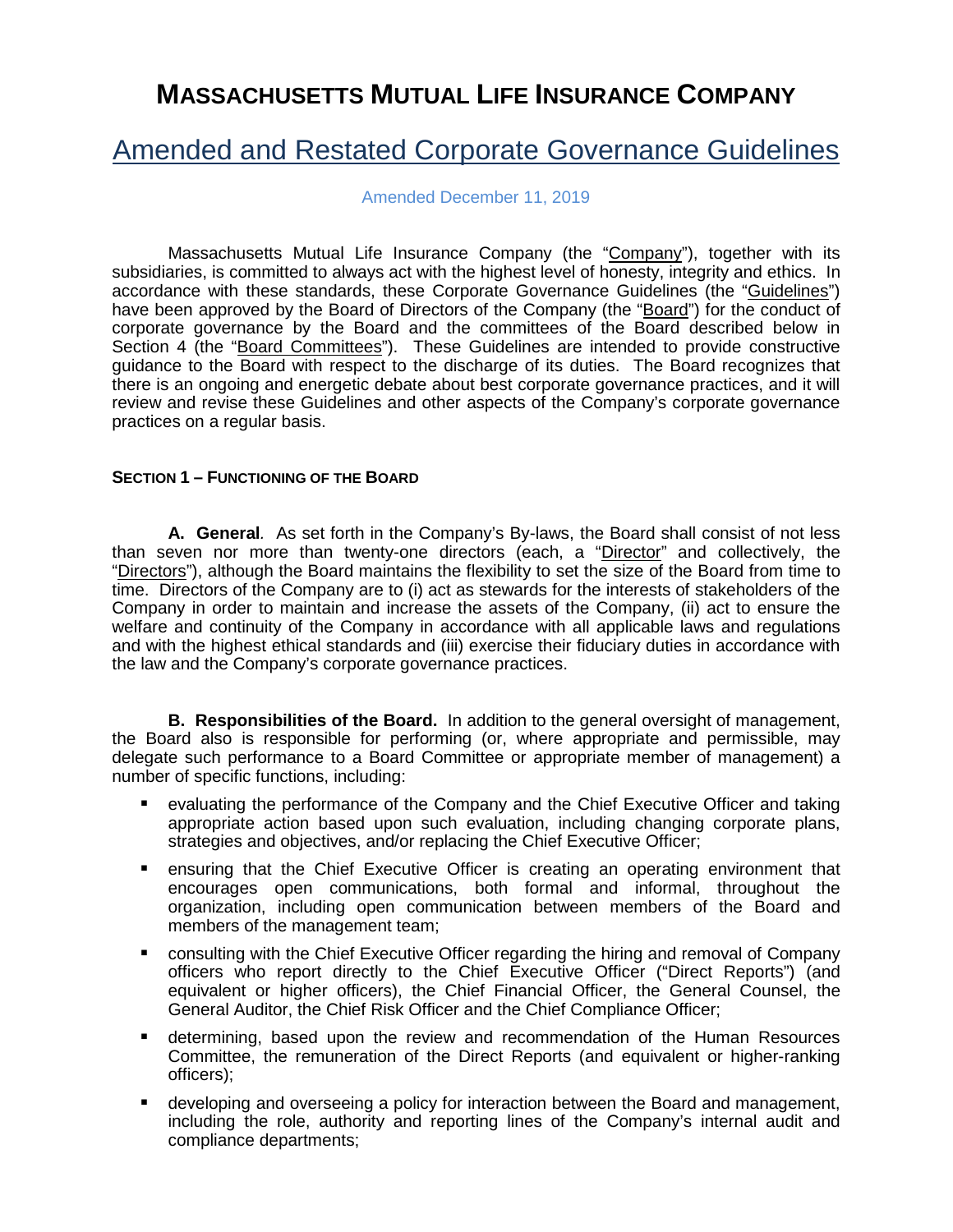- establishing Board Committees to assist the Board in overseeing the business and affairs of the Company, designating Directors to serve on such Board Committees and adopting, and amending (if appropriate), Charters for such Board Committees;
- understanding, reviewing and overseeing the business operations that support the Company's businesses;
- reviewing, approving and monitoring financial and business objectives, annual budgets, formulas for incentive compensation, major financial commitments, corporate mergers, major acquisitions, major corporate plans and actions, business line divestitures, capital adequacy and surplus policy for the Company;
- reviewing and monitoring financial and business objectives, annual budgets, formulas for incentive compensation, major financial commitments, corporate mergers, major acquisitions, major corporate plans and actions, business line divestitures, capital adequacy and surplus policy for the Company's major subsidiaries;
- reviewing and approving the Company's distribution and allocation of surplus funds among the classes of policyowners, if applicable under the terms of the relevant policies, in a manner in accordance with legal requirements and the contribution to divisible surplus principle;
- reviewing and overseeing corporate systems, internal controls, corporate policies and corporate compliance programs;
- reviewing legal, regulatory and compliance issues, including material litigation;
- approving the Charter, the By-laws, these Guidelines and other corporate governance documents, as may be appropriate, and any amendments thereto, and fulfilling all duties and responsibilities set forth therein;
- **EXT** ensuring processes are in place for maintaining the integrity of the Company, including the integrity of the financial statements, the integrity of compliance with law and ethics, and the integrity of relationships with stakeholders and other constituents;
- monitoring, on a regular basis, potential competitive challenges and major issues facing the insurance industry;
- overseeing and evaluating management's processes, systems, policies and guidelines related to risk identification, assessment, management, mitigation, and reporting of major risks impacting the Company;
- assessing major risks facing the Company, identifying relationships between aggregated risks and mitigation plans with respect to key risk areas and exposures and reviewing options for their mitigation; and
- fulfilling such other duties and responsibilities as may be required by applicable law or regulation or Company policy or in connection with a matter over which the Board has authority.

**C. Election of Officers.** In addition to those officers to be elected solely by the Board pursuant to the Company's By-laws, the Board shall elect a Chief Financial Officer, a General Auditor and a General Counsel.

**D. Leadership Structure Philosophy.** While the Board recognizes the important role that management directors play on the Board, the Board demonstrates its desire for strong independent leadership by requiring that the Board have either (i) a Chairperson of the Board who is independent, as defined by the Board in accordance with Section 3C hereof, or (ii) a designated Lead Independent Director (the "Lead Director"). The Board, or a committee of the Board, shall conduct a regular assessment of the Company's corporate governance structures and processes, including the Board leadership structure and composition and whether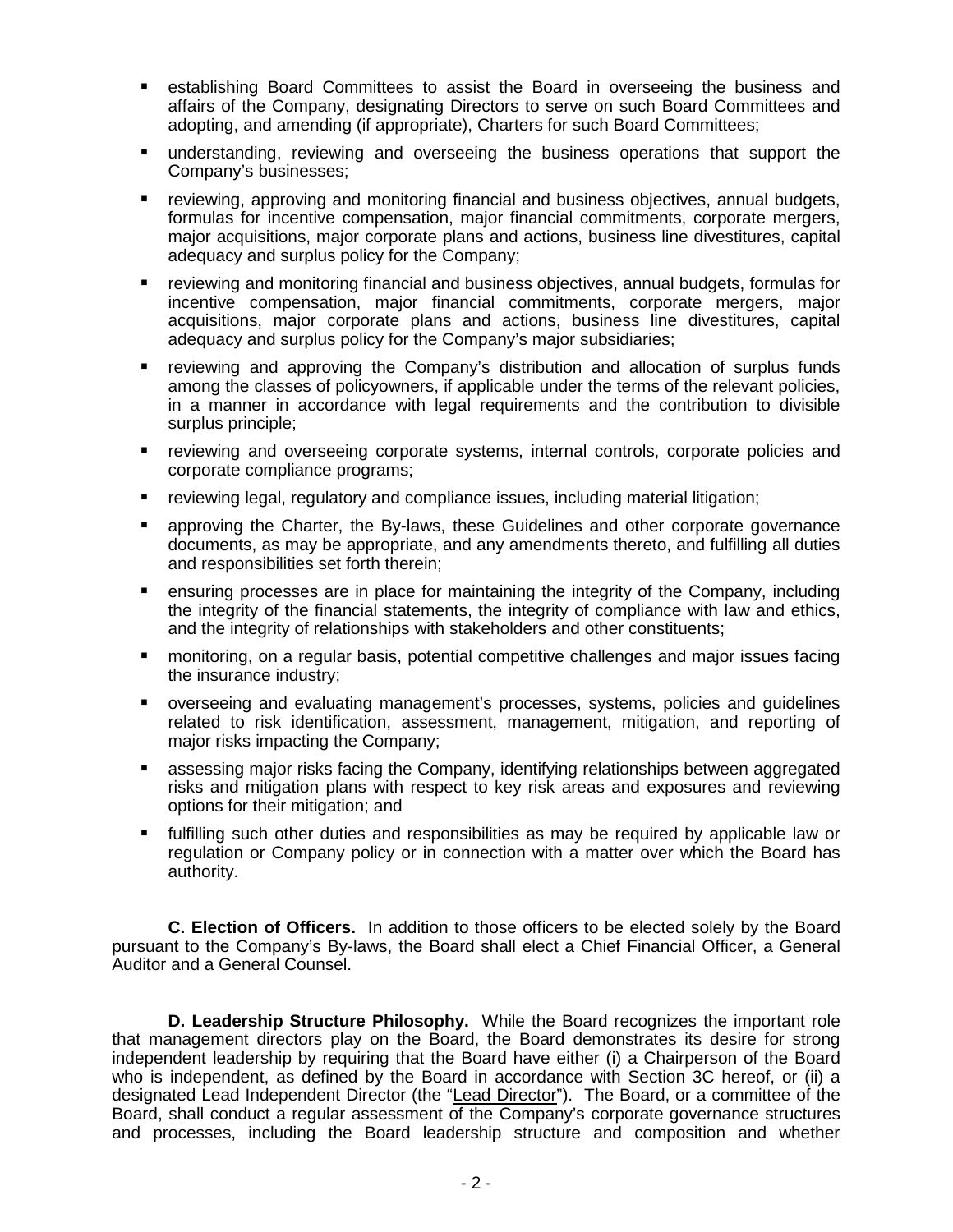combining or separating the roles of the Chief Executive Officer and Chairperson is in the best interests of the Company.

**E. Inability of Chairperson to Act**. The Chairperson of the Board shall have such powers and duties as may be assigned to that office by the By-laws of the Company and by the Board. At any time at which the Chairperson of the Board is unable to discharge the powers and duties of the office, then until such time as the Board shall appoint a new Chairperson of the Board or determines that the Chairperson of the Board is able to resume his or her office, temporary authority to perform such duties and exercise such powers shall be granted to the Lead Director.

**F. Role of the Lead Director.** Subject to the terms of the Emergency CEO Succession Plan discussed in Section 1H below, the Lead Director shall have the following authority and/or responsibilities:

- Preside at all meetings of the Board at which the Chairperson of the Board is not present, including executive sessions of the independent directors, and take the lead role in communicating to the Chairperson of the Board any feedback, as appropriate;
- **Assist in the recruitment of Board candidates:**
- Active involvement with the Technology & Governance Committee (the "TGC") in Board evaluations;
- Active involvement with the TGC in establishing Committee membership and Committee Chairpersons;
- Work with Committee Chairpersons to ensure Committee work is conducted at the Committee level and succinctly reported to the Board;
- Communicate with independent Directors between meetings when appropriate;
- Unqualified ability to call a special meeting of the Board pursuant to Section 2B;
- May attend meetings of Committees on which the Lead Director is not a member;
- Serve as the principal liaison on Board-wide issues between the independent directors and the Chairperson of the Board;
- Participate with at least one other Director in providing the Board performance feedback to the Chairperson of the Board;
- In conjunction with the Chairperson of the Board, develop an annual Board agenda with a focus on the areas of Board responsibility;
- In conjunction with Chairperson of the Board, develop Board meeting agendas and ensures critical issues are included;
- Advise the Chairperson of the Board on the quality, quantity, appropriateness and timeliness of information provided to the Board;
- Review meeting schedules in advance to ensure that there is sufficient time for discussion of all agenda items;
- Recommend to the Board the retention of outside advisors and consultants who report directly to the Board of Directors on board-wide issues;
- **If are is available, when appropriate, for consultation and direct communication with rating** agencies, regulators and other external constituencies, as needed;
- **Attend the Annual Meeting of Members; and**
- Serve as a contact for members of the Company wishing to communicate with the Board of Directors other than through the Chairperson of the Board.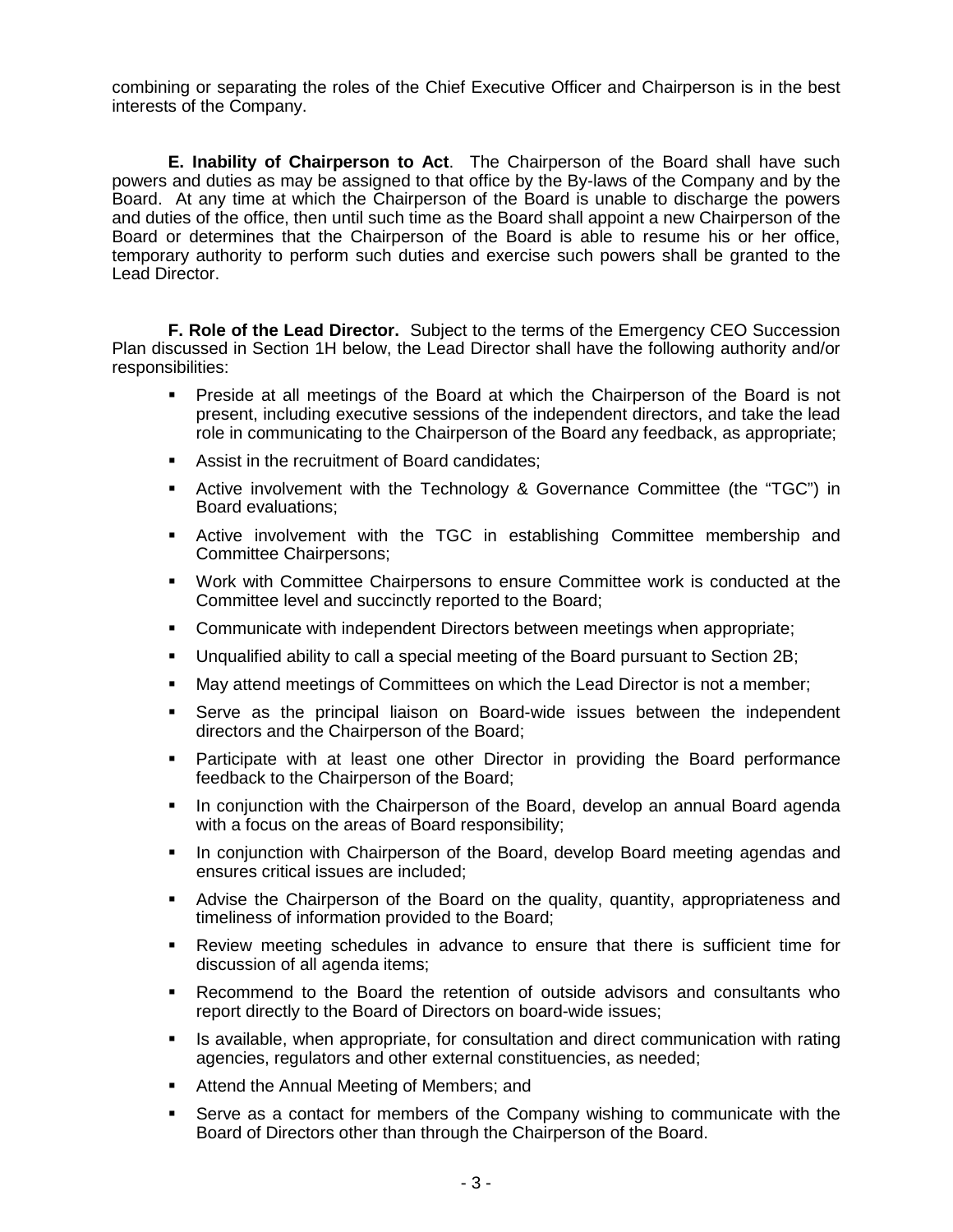The TGC, in conjunction with the Chairperson of the Board, shall be responsible for recommending a candidate for the position of Lead Director from among the independent, unrelated members of the Board. The Lead Director shall serve in that position for a term of three years until a successor shall have been duly elected or appointed by the Board or until the Lead Director resigns, or is otherwise removed from or replaced in that office by the Board. At its discretion, the Board may extend the Lead Director's three-year term by one year.

The TGC, in conjunction with the Chairperson of the Board, shall be responsible for recommending a candidate for the position of Lead Director-Elect from among the independent, unrelated members of the Board. The Lead Director-Elect shall serve in that position for one year, to coincide with the last year of the Lead Director's term. Should the Lead Director's term be extended by one-year as provided above, the Lead Director-Elect's term shall be two-years.

 In the event that the Lead Director is absent or unavailable to perform his or her powers or duties, or if a Lead Director has not been designated by the Board, the Chairperson of the TGC shall act as Lead Director in his or her place.

**G. Self-Evaluations.** The Board and the Board Committees conduct self-evaluations on an annual basis, during which each Director assesses the effectiveness of the Board and his or her Board Committees, as well as Director performance and Board dynamics. The Board compares its performance to the principles set forth in these Guidelines, sets forth its objectives for the following year and identifies areas in which it could improve its performance. Each Board Committee compares its performance each year with the provisions of its respective Charter, sets forth its objectives for the following year and recommends to the TGC any appropriate changes to be made to its Charter.

**H. Succession Planning.** The Board shall approve and maintain a Succession Plan for the Chief Executive Officer and other key members of senior management. The Succession plan shall, among other things, provide a detailed description of the succession and development plans for the relevant senior officers, including the Chief Executive Officer. The Board shall also approve and maintain an Emergency CEO Succession Plan designed to prepare for and address (i) an unexpected and permanent departure of the Chief Executive Officer in the event of resignation, death, illness, disability or other similar situation or (ii) an unexpected and temporary absence of the Chief Executive Officer where there remains a reasonable expectation that the Chief Executive Officer will return in his or her full capacity as an officer. Each of these plans shall be reviewed by the Board on an at least annual basis.

**I. Access to Advisors.** The members of the Board have free access to and may consult with, retain and compensate (at the Company's expense) independent legal, financial, accounting or other consultants or advisors in order to assist in the fulfillment of their duties to the Company and the Company's stakeholders.

**J. Public Disclosure.** The Board shall implement and oversee corporate procedures that are reasonably designed to provide accurate and appropriate public disclosure with respect to the Company.

**K. Removal of Officers.** As set forth in the Company's By-laws, the Board may remove any Officer of the Company, at any time, with or without cause.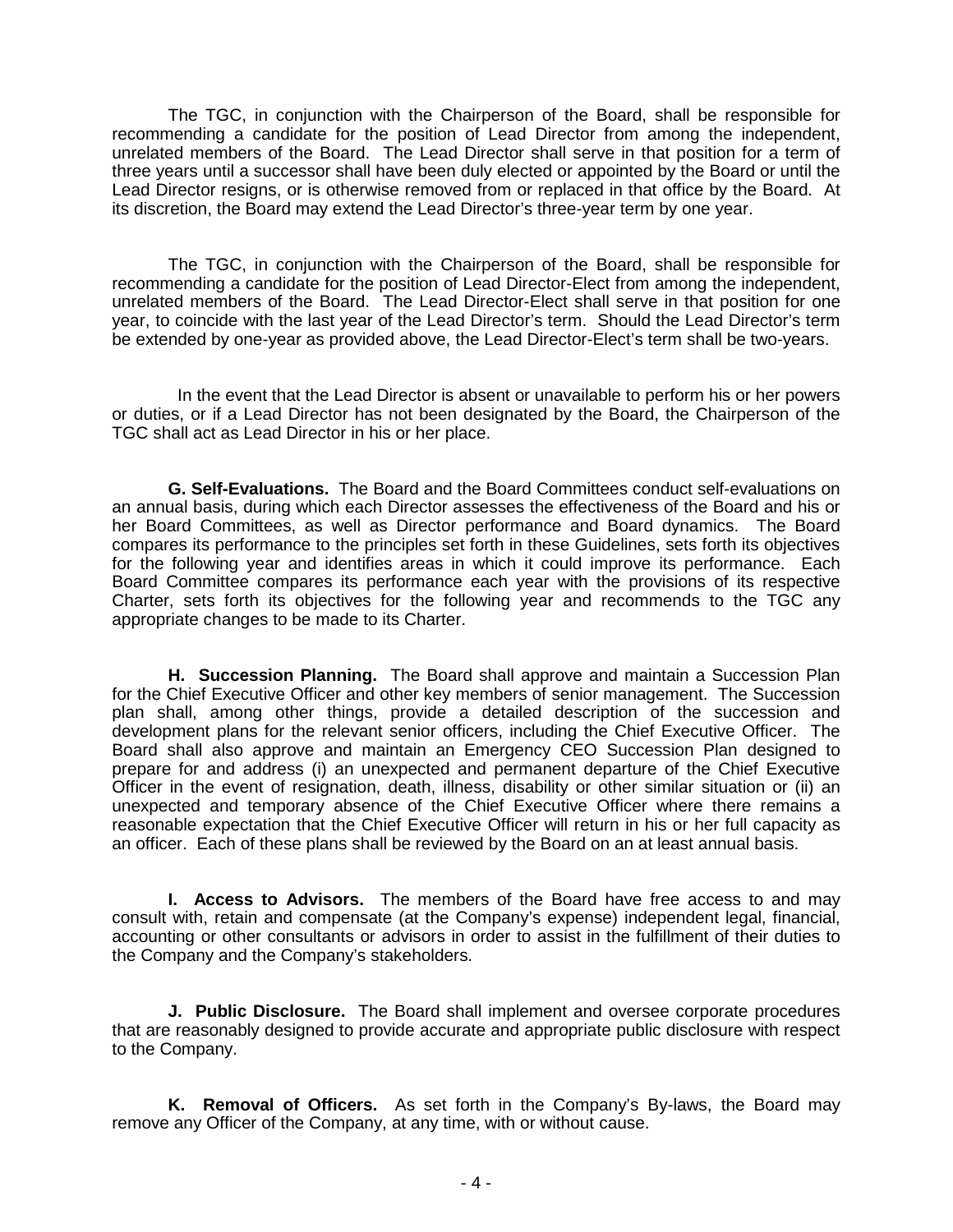**L. Compensation of the Board.** The TGC has the responsibility for recommending to the Board the compensation for non-employee Directors, which the Board reviews and approves on an annual basis.

## **SECTION 2 – BOARD MEETINGS**

**A. Board Meetings Generally***.* The Board will have at least five scheduled meetings each year, at which it reviews and discusses, among other things, the performance of the Company, its plans and prospects, as well as any immediate issues facing the Company. The Chairperson of the Board, the Chief Executive Officer and/or the Lead Director set the agenda for the Board meetings, with the understanding that the Board is responsible for providing suggestions for agenda items that are aligned with the advisory and monitoring functions of the Board and the items discussed in these Guidelines. Any Director may request, at any time, that an item be included on an agenda, and either the Chairperson of the Board or the Lead Director shall include such item at his or her discretion. The Chairperson of the Board shall preside at all meetings of the Board of Directors. In the absence of the Chairperson of the Board, the Lead Director shall preside at such meetings.

**B. Special Meetings of the Board**. Upon the request of the Chairperson of the Board or the Lead Director or, if the Chairperson or Lead Director are unable, by the Corporate Secretary of the Company, or upon receipt of a written request for a special meeting of the Board by a majority of the Directors then in office pursuant to Section 7 of Article II of the Bylaws, the Chairperson of the Board or Lead Director (or, if the Chairperson or Lead Director are unable, the Corporate Secretary) shall fix the date, time and place of the meeting (which shall be reasonably convenient to a majority of the Directors). Except in the event a special meeting of the Board is called pursuant to the Emergency CEO Succession Plan, notice of a special meeting of the Board shall be deemed sufficient if given by telegram, facsimile transmission, telephone, electronic mail, other electronic submission or personal delivery at least twenty-four hours before the meeting or on such shorter notice as the Chairperson of the Board, Lead Director or Corporate Secretary of the Company may deem necessary or appropriate in the circumstances.

**C. Meeting Attendance.** In the event that a Board or Board Committee meeting is scheduled to be held in-person, all Directors are expected to attend such meeting in-person. The Board and/or Board Committees may, from time to time, schedule meetings to be held via telephone conference call. In such instances, Director participation in such meetings by means of a telephone conference call or similar communications equipment shall constitute presence by a Director at such meetings. In addition, Director participation in an in-person meeting by means of a telephone conference call or similar communications equipment shall also constitute presence by a Director at such meeting.

**D. Advance Distribution of Materials.** All information relevant to the Board's understanding of matters to be discussed at an upcoming Board meeting should be distributed in writing or electronically, or made available pursuant to a secure electronic boardbook, to all Directors in advance of the meeting whenever feasible and appropriate. Each Director is expected to review this information in advance of the meeting in order to facilitate the efficient use of meeting time. In preparing this information, management should ensure that the materials distributed or made available are as concise as possible, yet give Directors sufficient information to make informed decisions and an ability to act in accordance with their fiduciary duties.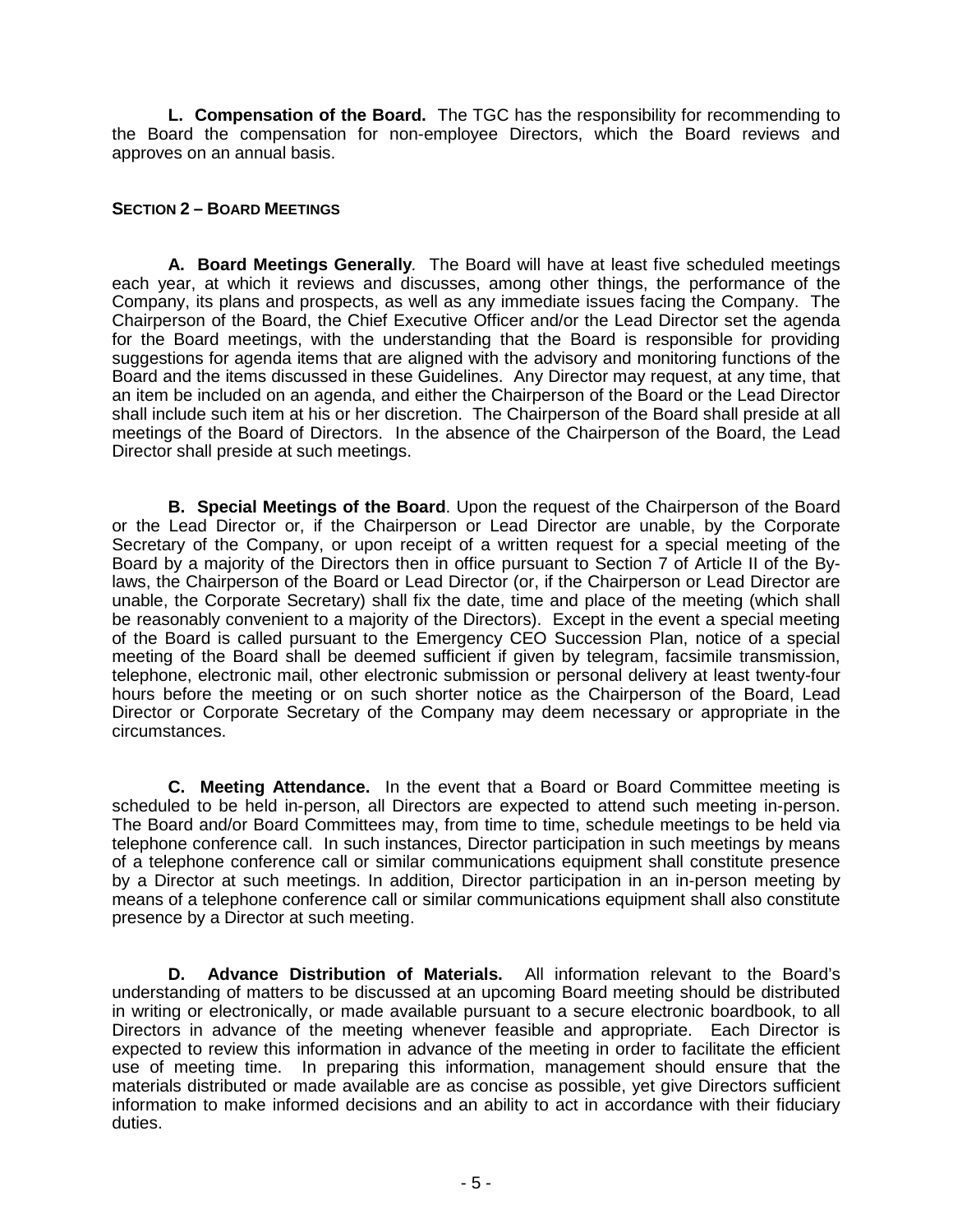**E. Executive Sessions**. Executive sessions, or meetings of outside Directors without management present, are held at every regularly scheduled meeting of the Board and at such other times as deemed necessary by the non-management members of the Board.

## **SECTION 3 – BOARD MEMBERSHIP**

**A. Director Criteria.** The TGC identifies recruits, investigates and recommends to the Board candidates for membership on the Board. Directors should have the education, experience, intelligence, fairness, character, reasoning and judgment necessary to lead the Company. The TGC will consider, in a timely fashion, potential candidates for Director positions who have been recommended by the Company's Directors, the members of the Company, the Chief Executive Officer and other members of senior management. The TGC may also engage a third-party search firm, when it deems appropriate, to identify potential candidates for its consideration. Nominees for Director positions should have the following qualifications: proven integrity and a record of substantial achievement; a high degree of leadership experience in a complex organization such as a corporation, university, foundation, professional organization or governmental unit; a reputation for sound business judgment; an understanding of the role of the Board and the workings of the Company in the current business environment; the ability to objectively appraise management's plans, programs, achievements and shortcomings while working as part of a team in an environment of collegiality and trust; the financial expertise required to provide effective oversight of a large, diversified and heavily regulated financial services business that operates on a global scale; and a willingness to devote the necessary time to the work of the Board and the Board Committees. The TGC will evaluate all qualified candidates, assess a nominee's independence (as defined by the Board in accordance with Section 3C hereof) and evaluate whether the nominee's skills are complementary to the existing Directors' skills and the Board's needs. In addition, the TGC considers diversity and such other factors as it deems appropriate, given the current needs of the Board.

**B. Performance Criteria for Directors**. Performance criteria for Directors shall include: attendance at Board and Board Committee meetings; preparedness for Board and Board Committee meetings; objectivity in exercising business judgment; participation at Board and Board Committee meetings; whether a Director's skills remain complementary to the other Directors' skills and the Board's needs, and candor toward other Directors, management and professionals retained by the Company, the Board, or Board Committees. In addition, the Board may establish such other criteria as it determines to be necessary or appropriate from time to time. Each Director's performance criteria shall be reviewed and considered in connection with the formal, disciplined Director review process described in section 3I below.

**C. Independence**. At least 75% of the Board shall be independent Directors, as defined by the Board from time to time, and all or a majority of the members of each Board Committee shall be independent Directors. The Chief Executive Officer or Chairperson of the Board (if they are the same person) may be the only non-independent Director on the Board. No Director shall qualify as independent unless (i) the Board affirmatively determines that the Director has no material relationship with the Company (either directly or indirectly as a partner or officer of an organization that has a relationship with the Company) and (ii) the Board determines that he or she meets the test for independence set forth in the New York Stock Exchange ("NYSE") Listed Company Manual Section 303A.02(b) or any successor provision*.* In order to assist the Board in making determinations about Director independence, the TGC shall require that, on an annual basis, all incumbent Directors and each nominee for election as a Director must complete a questionnaire reasonably designed to seek the information required for the Board to evaluate a Director's independence pursuant to the NYSE's independence rules.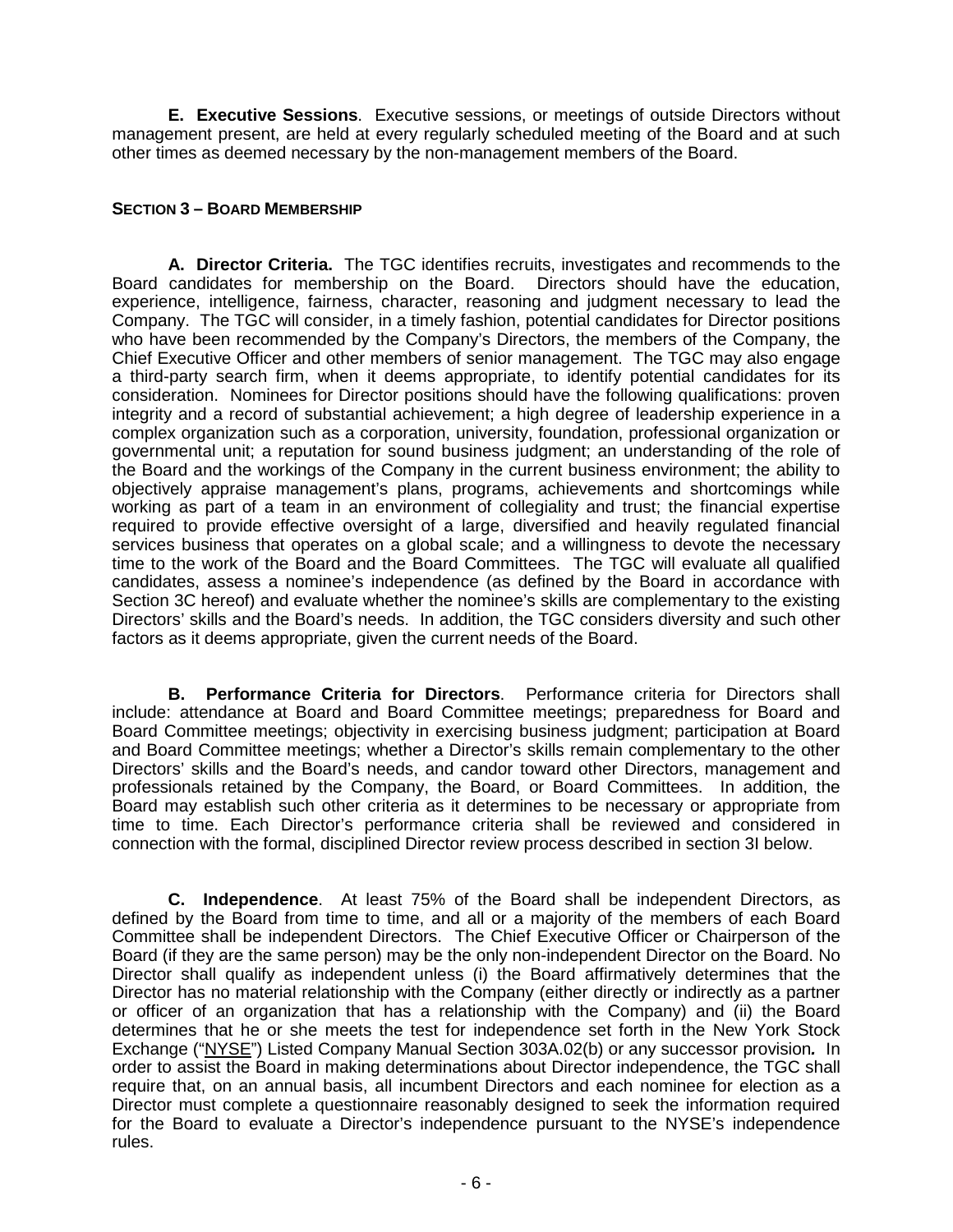**D. Conflicts of Interest.** Directors must be loyal and act in the best interests of the Company. Directors must avoid conflicts of interest and, to the extent possible, even the appearance of conflicts of interest, and are subject to the provisions of the MassMutual Code of Conduct for Directors. While the Board discourages any conflict of interest between Directors and the Company, it acknowledges that conflicts may arise. Accordingly, Directors are expected to disclose any material conflicts between their interests and those of the Company immediately to the Chief Executive Officer and the Lead Director, if any, and to recuse themselves from discussing or voting on any such matter that comes before the Board or a Board Committee.

**E. Other Commitments**. Each Director is required to devote the time and attention necessary to fulfill the responsibilities and obligations of a Director and avoid board membership commitments with other entities that may create conflicts of interest. Prior to accepting new directorships or memberships on any profit or not-for-profit boards, Directors should advise the Chairperson of the TGC (with a copy to the General Counsel) of such opportunity*.* 

**F. Submission of Director Offer of Resignation.** In the event that a Director (i) experiences a change in his or her principal position of responsibility, including retirement (other than a retirement as a Director of the Company as described in Section 3K), (ii) is indicted by a governmental authority for a criminal offense or (iii) has been named as a defendant in connection with a material civil litigation or criminal matter, such Director shall submit to the TGC an offer to resign as a member of the Board. The TGC shall consider the circumstances surrounding the offer of resignation and shall make a recommendation to the Board as to whether or not such resignation should be accepted. No offer of resignation shall be required when the change in the Director's position results from an increase in his or her responsibilities within the same company or entity with which the Director was associated prior to such change.

**G. Confidentiality.** Directors understand that they will be given, or have access to, information that is private, confidential or proprietary to the Company or third parties, including but not limited to business plans, customer lists and insurance or employment records and information. The Directors shall protect and maintain the confidentiality and security of such records and information, both during and following their association with the Company. The Directors shall protect and maintain the confidentiality of all Board and Board Committee discussions and deliberations, all proposed and/or approved resolutions and the content of materials discussed with or distributed to the Directors by management of the Company. Directors may use Company information only to the extent needed to perform their responsibilities. Directors should not grant interviews or provide comments to the press without prior approval from the Company. In the event that a Director violates the provisions set forth in this Section 3G, such Director shall be subject to removal from the Board pursuant to the provisions set forth in Section 3L.

**H. Director Education***.* New Directors shall participate in an orientation program provided by the Company during which each new Director is briefed by senior management on the Company's business operations, strategic plans, its financial statements and its key policies and practices. In addition, Directors are provided with continuing education on subjects that would assist them in discharging their duties and responsibilities and are encouraged to attend relevant conferences and seminars, which attendance is paid for by the Company.

**I. Re-Nomination of Directors.** The term for a Director is generally four years. During the year prior to the end of each such term, or upon the submission of a Director's resignation as required pursuant to Section 3F, the TGC undertakes a formal, disciplined review process of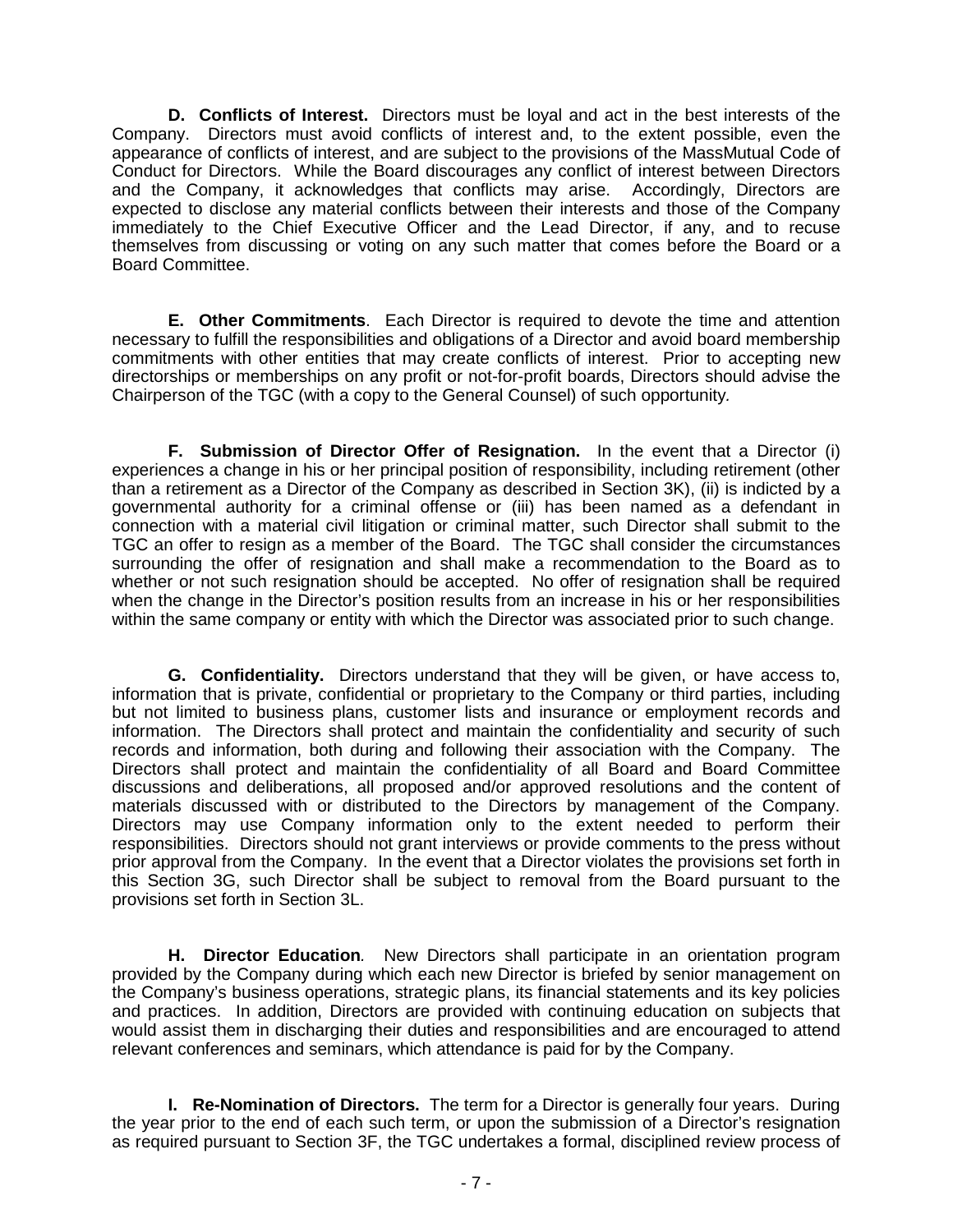the relevant Director in order to determine whether that Director should be recommended by the TGC for nomination for re-election to the Board. In conducting this review process, the TGC considers the skill needs of the Board, the current and potential future size of the Board and the diversity of the Board. In addition, the TGC evaluates the skills the relevant Director brings to the Board and whether these skills remain complementary to the other Directors' skills and the Board's needs, the actual contributions of the relevant Director to his or her committees and the Board, characteristics such as judgment and leadership skills, the extent to which the relevant Director has remained "current" in his or her knowledge and understanding of the areas in which he or she brings value and expertise to the Board and his or her committees, the attendance at, and the preparedness of, the relevant Director for Board and committee meetings and the other performance criteria set forth in Section 3B, as well as any other relevant factors the TGC deems appropriate. In the event that the TGC determines that a Director should be nominated for re-election to the Board, the Board then votes to determine whether to nominate the Director for re-election at the Company's Annual Meeting of Members.

**J. Majority Vote Resignation Policy***.* In an uncontested election at the Annual Meeting of Members, any nominee for Director who receives a greater number of votes "withheld" from his or her election than votes "for" such election (a "Majority Withheld Vote") shall promptly tender his or her resignation following certification of the member vote. The TGC shall consider this resignation offer and recommend to the Board whether or not to accept this offer. The Board will act on the TGC's recommendation within 90 days following certification of the member vote. Thereafter, the Board will promptly disclose its decision as to whether or not to accept the Director's resignation offer (and the reasons for rejecting the resignation offer, if applicable) in a press release to be disseminated in the manner that the Company's press releases are typically distributed. Any Director who tenders his or her resignation pursuant to this provision shall not participate in the TGC recommendation or Board action regarding whether or not to accept the resignation offer. If each member of the TGC received a Majority Withheld Vote at the same election, then the independent Directors who did not receive a Majority Withheld Vote shall appoint a committee amongst themselves to consider the resignation offers and recommend to the Board whether to accept them. However, if the only Directors who did not receive a Majority Withheld Vote in the same election constitute three or fewer Directors, all Directors may participate in the action regarding whether to accept the resignation offer.

**K. Retirement.** A Director's term of office shall expire on the date of the Annual Meeting of Members next occurring after such Director has attained the age of seventy-three. The term of office of a Director who is an officer of the Company, other than a Director who has served as Chief Executive Officer, shall expire on the date that such Director ceases to be an officer of the Company.

**L. Removal of Directors***.* A Director may be removed from the Board, with or without cause, by a majority vote of the Board.

## **SECTION 4 – COMMITTEES OF THE BOARD OF DIRECTORS**

**A. Committees**. The Board may establish Board Committees from time to time to assist it in discharging its responsibilities; however, the Board shall always maintain an Audit Committee and a Human Resources Committee. Currently, the Board has established the following Committees: Audit Committee, Executive Committee, Human Resources Committee, Investment Committee and Technology & Governance Committee. The Board may establish, elect and eliminate such other Board Committees as it may deem necessary or convenient from time to time.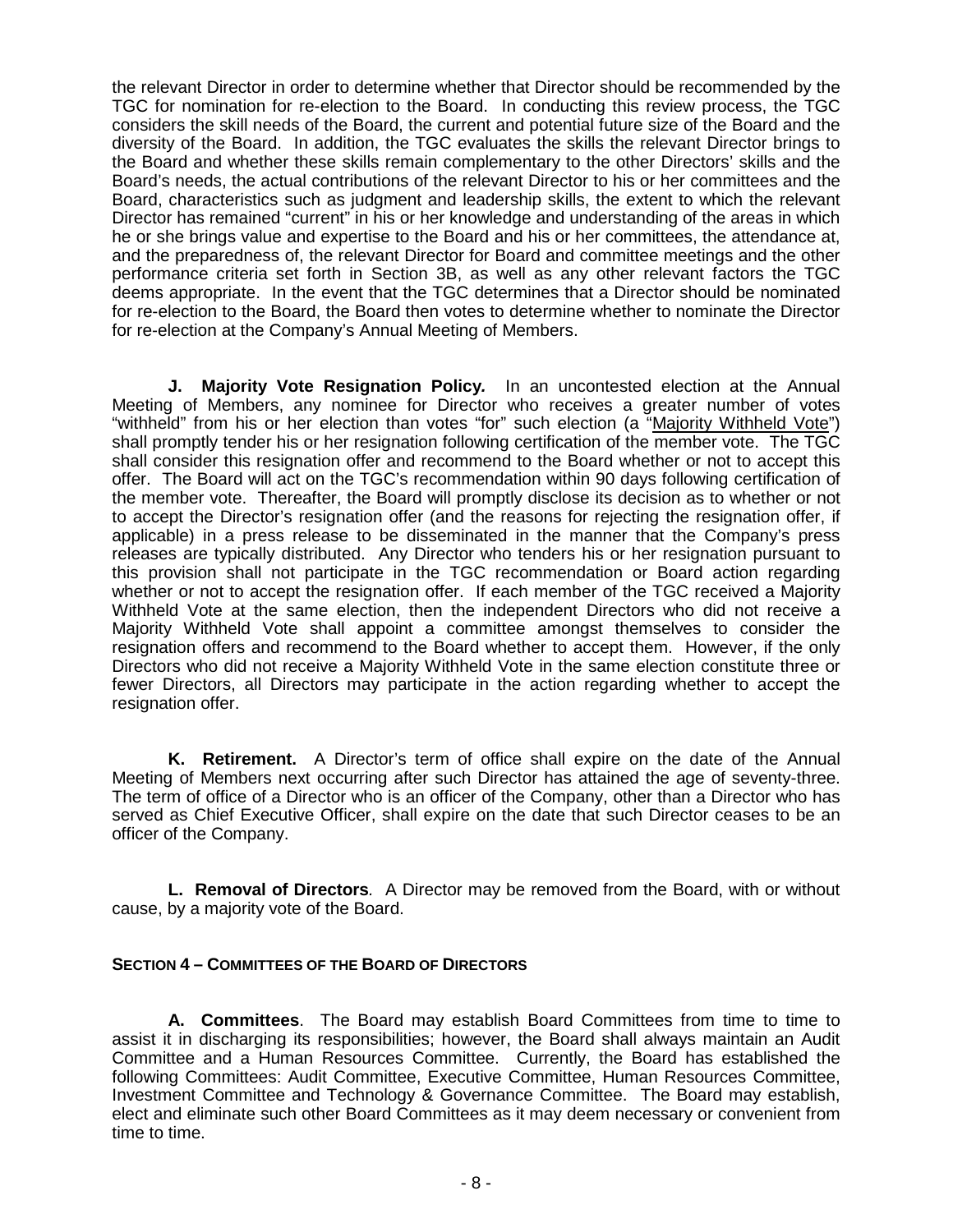**B. Scope of Authority; Charters.** Each Board Committee shall have authority to conduct its affairs as it may reasonably determine and may employ whatever assistance it may deem necessary or advisable from time to time. In addition, each standing Board Committee has developed (or shall develop) its own Charter to further articulate the Board Committee's role and to set forth its purposes, goals and responsibilities. These Charters shall also set forth the qualifications for Board Committee membership and are subject to the review and approval of the TGC and approval by the Board. The Board Committee Charters are each published on the Company's website.

**C. Board Committee Meeting Conduct**. The Board shall designate one member of each Board Committee as the Board Committee's Chairperson (other than the Executive Committee, whose Chairperson shall be the Chairperson of the Board). It is the sense of the Board that Board Committee members and Chairpersons should be rotated, where appropriate and practical, while providing overlap to prevent loss of expertise and experience and maintain continuity. The Board shall further designate another member of the Board Committee as Committee Chairperson-Elect, who will serve a one-year term to coincide with the last year that a Committee Chairperson (other than the Executive Committee Chairperson) may serve in that role due to retirement or the planned rotation of Committee Chairpersons. During his/her term, the designated Committee Chairperson-Elect shall act as Chairperson in the event of the absence or unavailability of the Board Committee's Chairperson. The Chairperson of each Board Committee shall determine the frequency, length and agenda of the meetings of each of the Board Committees. Each meeting shall provide sufficient time for the relevant Board Committee to consider the agenda items. Materials related to the agenda items are provided to each Board Committee sufficiently in advance of the meeting in order to allow the Board Committee members to prepare for discussion of the items at the meeting.

**D. Independence.** All of the members of the Audit Committee and the Human Resources Committee shall be independent. All voting members of the TGC shall be independent. The Chief Executive Officer, if the Chief Executive Officer is a Director but is not the Chairperson of the Board, shall be a non-voting ex officio member of the TGC. In addition, an Audit Committee member may not (i) accept any consulting, advisory or other compensatory fee from the Company or (ii) be an affiliated person of the Company, in each case other than in his or her capacity as a member of the Board or any Board Committee.

## **SECTION 5 – INTERACTION BETWEEN DIRECTORS AND MANAGEMENT**

**A. Board Access to Officers and Management***.* All Directors shall have access to all officers employed in policy-making capacities, audit, legal and compliance officers, the chief executive officers of the Company's subsidiaries and such other employees of the Company as they may request. The Chairperson of the Board and the Chairperson of each Board Committee are entitled to request specific officers or other employees of the Company to attend Board or Board Committee meetings for the purpose of participating in discussions. Generally, presentations of matters to be considered by the Board are made by the manager responsible for that area of the Company's operations. The Board encourages management to attend and/or bring subordinate officers and managers into Board meetings (including, without limitation, meetings of any of its Board Committees, where appropriate) who can provide additional insight into the items being discussed because of personal, supervisory or other involvement in such areas, or who are managers with future potential that the senior management believes should be given exposure to the Board.